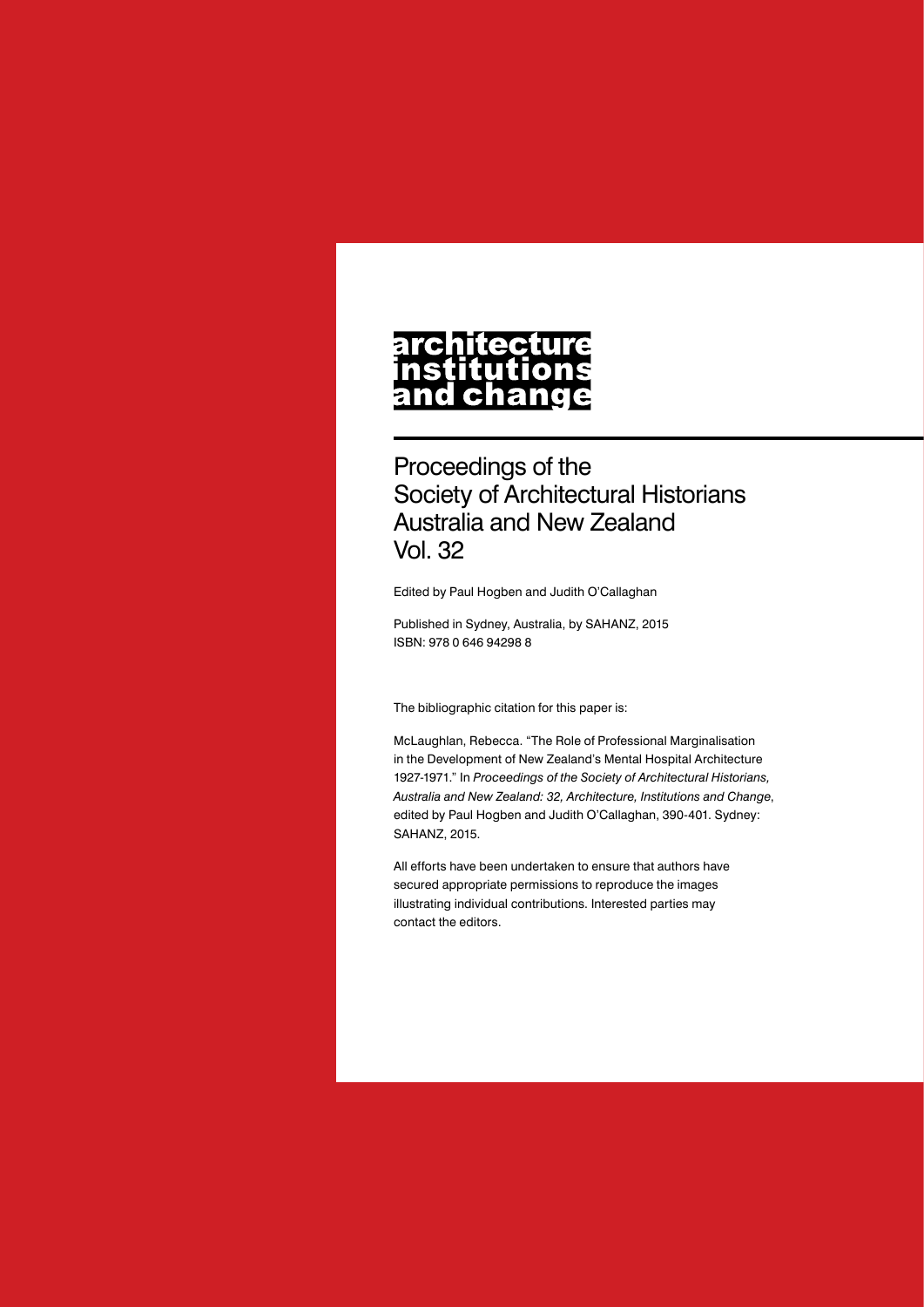**Rebecca McLaughlan**, Victoria University of Wellington and University of Melbourne

# The Role of Professional Marginalisation in the Development of New Zealand's Mental Hospital Architecture 1927-1971

*Architectural historian Leslie Topp observed that institutional buildings are the result of negotiations between different personalities and professional disciplines, government policies, public expectations and the limitations that these create.1 Between 1878 and 1971 various agendas influenced the built fabric of New Zealand's mental hospitals. Not dissimilar to developments in Britain, this typology was influenced by a lack of available finance, public fears regarding the escape of insane patients and the corresponding expectation that they would be securely confined. The political desires of a young British colony, to proclaim the nation's maturity, prosperity and benevolence further influenced this typology within New Zealand, as it did within Australia. Few of these aspects would meet with surprise. This paper will explore an agenda that is little acknowledged within the development of this institutional type: the extent to which fears of professional marginalisation influenced the design outcomes of New Zealand's mental hospitals. Specifically, it will examine how the fear of exacerbating the already marginalised position of institutional psychiatrists influenced the design outcomes of Kingseat Hospital (1927),*  Lake Alice Hospital (1937) and Cherry Farm Hospital (1943-48). The need felt by the *administrators of New Zealand's mental hospitals to protect their professional territory motivated a number of decisions that were counterproductive to progress. This resulted in newly constructed facilities that remained firmly bedded in the past. This paper highlights an agenda that has been acknowledged within nineteenth-century asylum design but is seldom discussed within twentieth-century examples of this institutional typology.*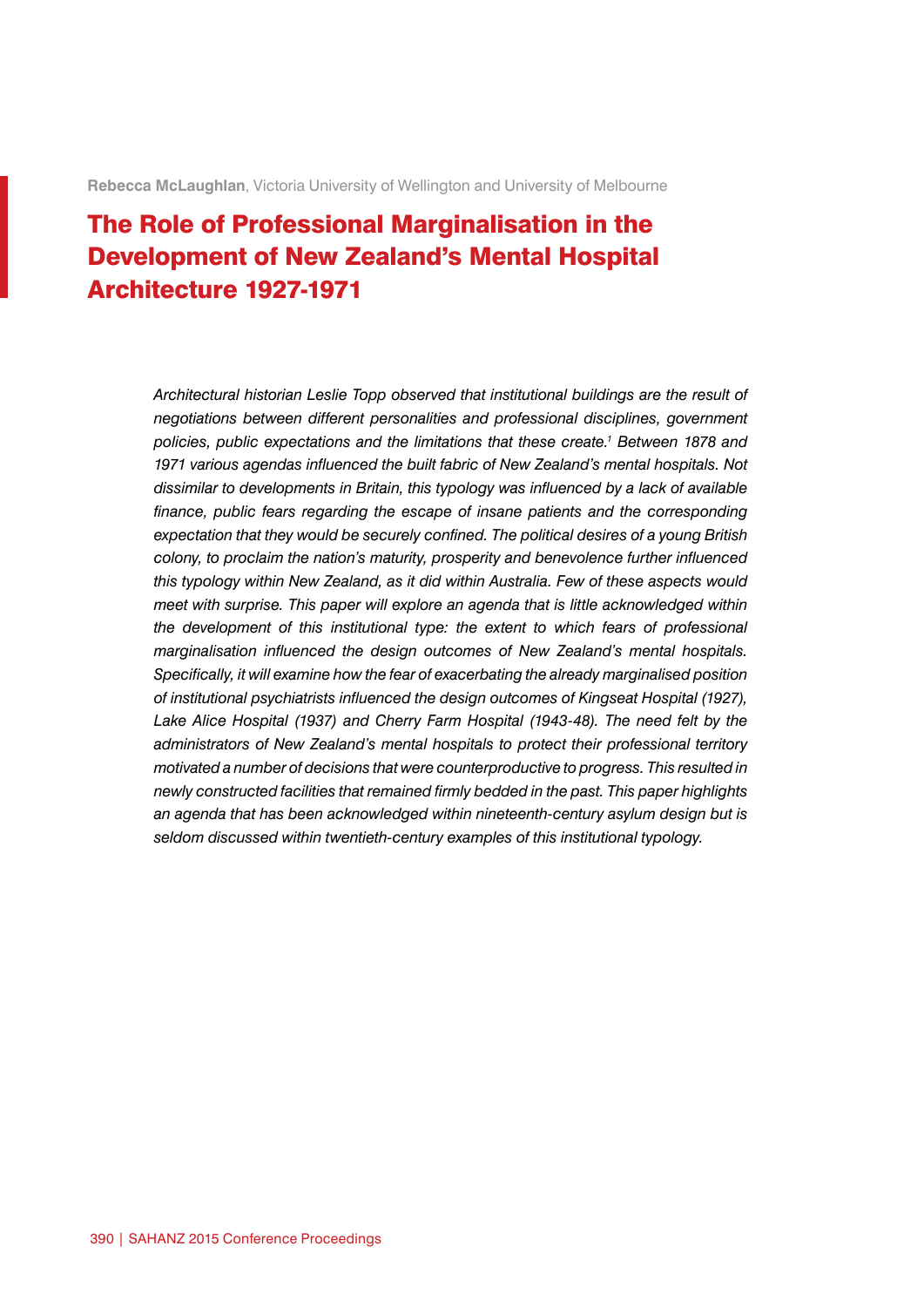

In the early 1930s New Zealand faced a decision: to extend their existing network of nineteenth-century mental hospitals using the tried and tested villa hospital model or the newer, cutting-edge psychopathic hospital. While both models offered significant advances in patient care, the psychopathic hospital presented opportunities for closer collaboration with medical schools and general hospitals. It also sent a clear message to the public that mental illness was just another disease requiring medical treatment and that there was no reasonable basis for the stigma associated with it. New Zealand's preference for the villa hospital was driven by concerns of professional marginalisation that, unintentionally, limited patient care. This is a paper about location – the mental hospital's proximity to the city – about the messages that architecture sends and the practices it allows.

Andrew Scull has identified concerns of professional marginalisation in the formation of the psychiatric profession (mid-nineteenth century). Recognising that the expansion of Britain's asylum network was necessary for the legitimisation of their profession, practitioners overlooked glaring institutional failures in order to secure their monopoly over the treatment of madness.2 Little discussed, however, is the extent to which the fear of professional marginalisation persisted into the twentieth century and obstructed progress in the architectural response created for mental illness. In 1957 the New Zealand Board of Health convened a committee to inquire into the role of general hospitals in the delivery of psychiatric services. In 1966, following the recommendations of this committee, the decision was made to construct the admission unit for the rurally located Cherry Farm (mental) Hospital on the site of the Wakari (general) Hospital in Dunedin. This decision exposed professional tensions that had previously been concealed. Archival documentation from this period provides evidence that protecting the professional territory of institutional psychiatrists was a clear concern for those charged with planning the country's mental health care facilities. The tensions revealed within the correspondence surrounding the Wakari unit can be traced through the planning of Cherry Farm Hospital (1943-48) and Kingseat Hospital planned 18 years earlier.

## **The villa hospital versus the psychopathic hospital**

The villa hospital was developed near the close of the nineteenth century as a response to the limitations of traditional asylums that often accommodated more than 1,000 patients in a single building and where security measures were dictated by the worst behaved patients. The villa hospital accommodated patients within detached cottages, of between 24 and 50 beds, set amid gardens and farmland. Its intent was to mimic ordinary rural life for patients. Daily occupations continued to form an important part of therapy and trustworthy patients were granted the liberty to wander within the secure outer boundaries of the hospital.<sup>3</sup> High fences, locked doors and barred windows were, in theory, to be replaced with "humane but stringent supervision" by nurses and attendants in what also came to be known as the "open-door" hospital.4

The psychopathic hospital typology emerged in Britain and the United States between 1906 and 1913.<sup>5</sup> In 1908, British doctors Henry Maudsley and Frederick Mott announced their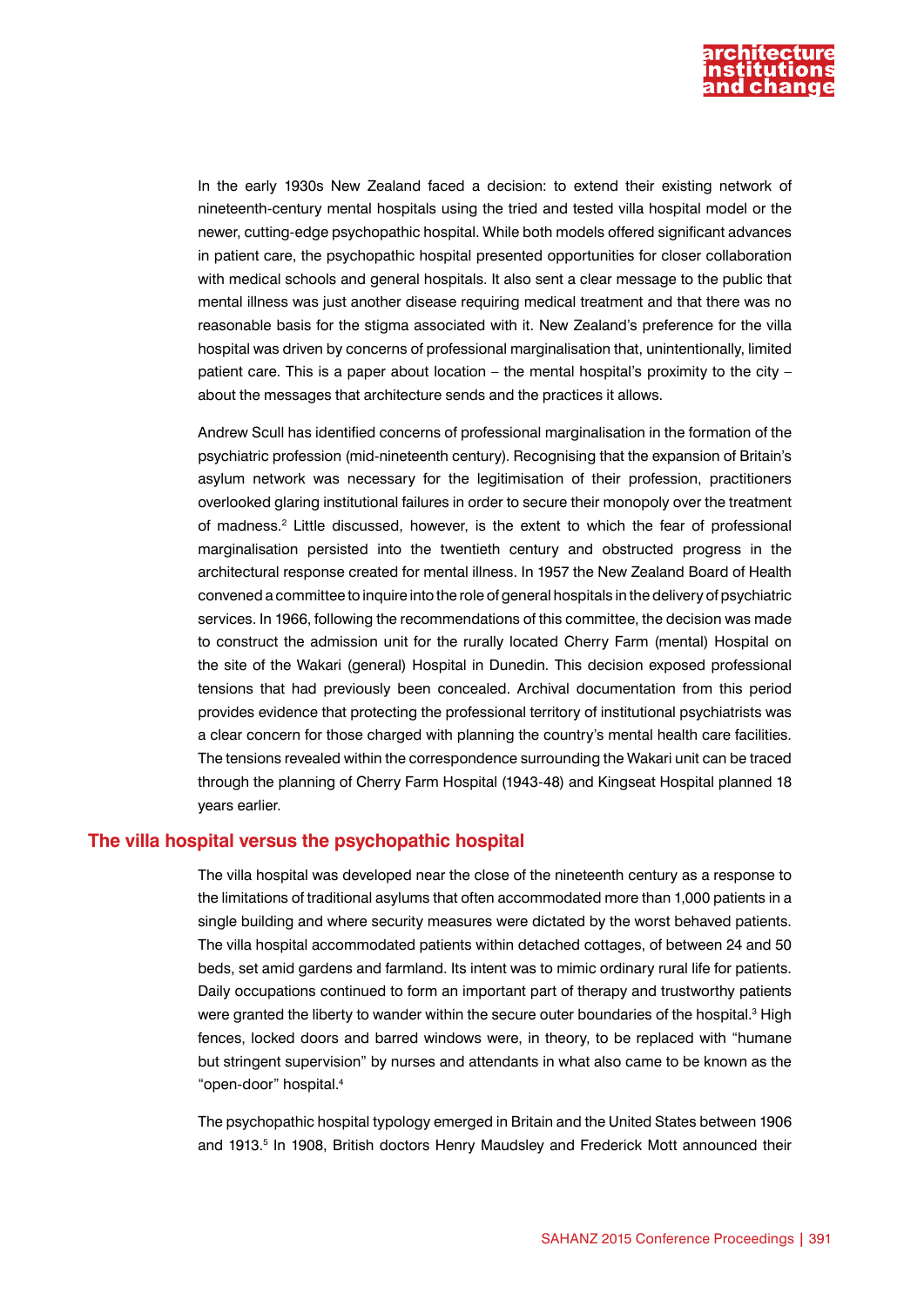intention to open a new kind of mental hospital based on the general hospital typology.<sup>6</sup> It would be located within the city, in close proximity to existing general hospital and medical school facilities, and would offer outpatient and short-term, intensive inpatient care for those suffering from acute mental illnesses (those of recent onset). This new model aspired to advance the medical understanding of mental illness and to offer treatment independent of public mental hospitals and the stigma that was attached to them. The absence of chronic patients was a strategy to encourage patients to seek early, voluntary treatment, as it was widely believed, both within the psychiatric profession and by the public, that if acute patients were socialised with those suffering from chronic mental illness then their recovery would be retarded.7 Maudsley and Mott's ideal hospital was sited in central London, directly across the road from the King's College (teaching) Hospital (Figures 1 and 2).



**Fig. 1** The Maudsley Hospital situated on a busy London street. Photograph by Rebecca McLaughlan, September 12, 2013.



**Fig. 2** Plan of Maudsley Hospital, July 5, 1913. Design by William Charles Clifford Smith. Bethlem Hospital Archive: YDP/01.

The accommodation of greater movement was a key feature of both typologies. While the villa hospital concentrated on freedom of movement, for patients, within hospital boundaries, the psychopathic hospital encouraged freedom of movement between the home, the city and the hospital for patients, medical students and practitioners. The greatest potential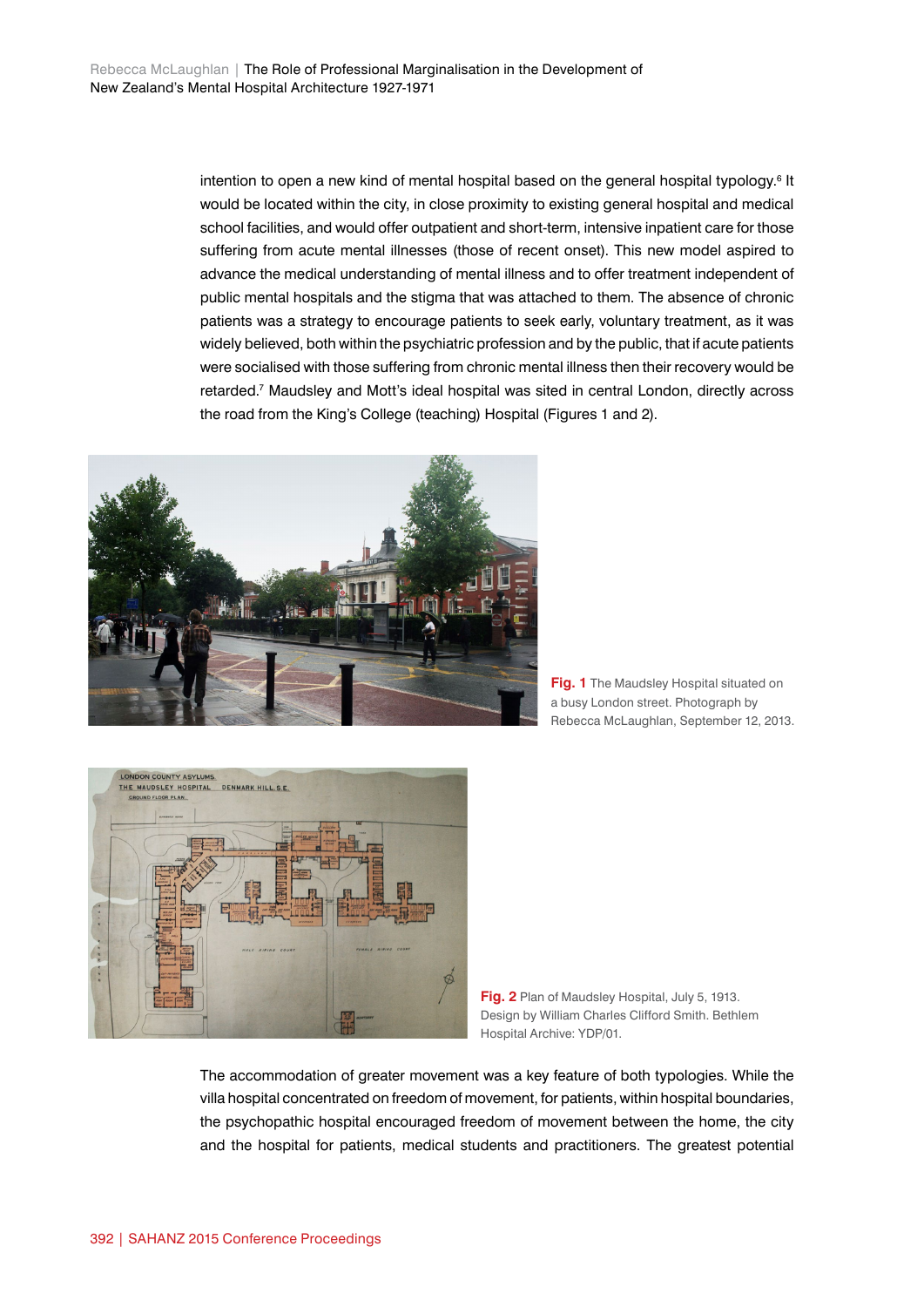

advantage of the psychopathic hospital was accessibility. In 1953, the World Health Organisation (WHO) publically acknowledged that even short stays in a mental hospital could cause debilitating effects and keeping a patient "in daily contact with the members of his home and … general social setting" would maximise the chances of a successful recovery.<sup>8</sup> The psychopathic hospital, with its offering of outpatient services and shorterduration inpatient care, addressed this concern more than four decades earlier.

In 1927 Dr Theodore Gray, director of the Mental Hospitals Department from 1927 to 1947, embarked on an international study tour to view the "most modern" institutions for mental health care in Great Britain, the United States, Canada and the Continent. This included visits to a number of psychopathic hospitals in America, including leading institutions such as the Henry Phipps Clinic (Johns Hopkins University Hospital), and the Maudsley.<sup>9</sup> He also visited a number of villa hospitals. Despite the advantages of the psychopathic hospital model it was never developed in New Zealand, owing largely, this paper will argue, to concerns of professional marginalisation.

# **Marginalisation within the psychiatric profession**

The history of mental hospital psychiatry was characterised by a lack of respect from the wider medical profession. In 1925, for example, when New Zealand's Mental Hospitals Department began to offer out-patient clinics it was "suggested professionally" that: "it would be wiser not to have a mental hospital doctor attending the weekly clinic ... it would be better for the patients to be seen and advised only by members of the staff of the general hospitals – on account of the dread people have of facing an 'asylum doctor.'"10 In 1925 psychiatrists were not typically employed by New Zealand's general hospitals. The suggestion was that patients would be better off if attended by a general physician than a medical professional whose professional experience and training was in treating mental illness. Gray suggested this professional tension was owing to the lack of scientific advancement in the field of psychiatry; not until World War I did the wider profession accept that mental illness was curable.11 To put this in context, the early, defining breakthroughs in general medicine occurred between 1840 and 1880, with the discoveries of anaesthesia and antiseptic operating procedures. Similar breakthroughs in psychiatry did not occur until the mid-twentieth century with the discovery of insulin-coma therapy in 1933, followed by electro-convulsive therapy in 1938 and effective psychopharmaceuticals in 1947. The creation of the psychopathic hospital model caused a division within the field of psychiatry itself. In 1908 it was thought that the cure of mental illness was only viable during the acute stages of illness; the psychopathic hospital's proposition to remove acute patients from public mental hospitals threatened to deny the psychiatrists who administered those institutions the opportunity to *treat* mental illness. This transformed a profession who had long faced marginalisation from the wider medical fraternity to one that feared marginalisation from within its own ranks.

In 1959, a British Royal Commission investigating mental health care recommended an even more challenging proposition: that it was now necessary to move away from mental hospital care toward the delivery of psychiatric care within general hospitals.<sup>12</sup> While the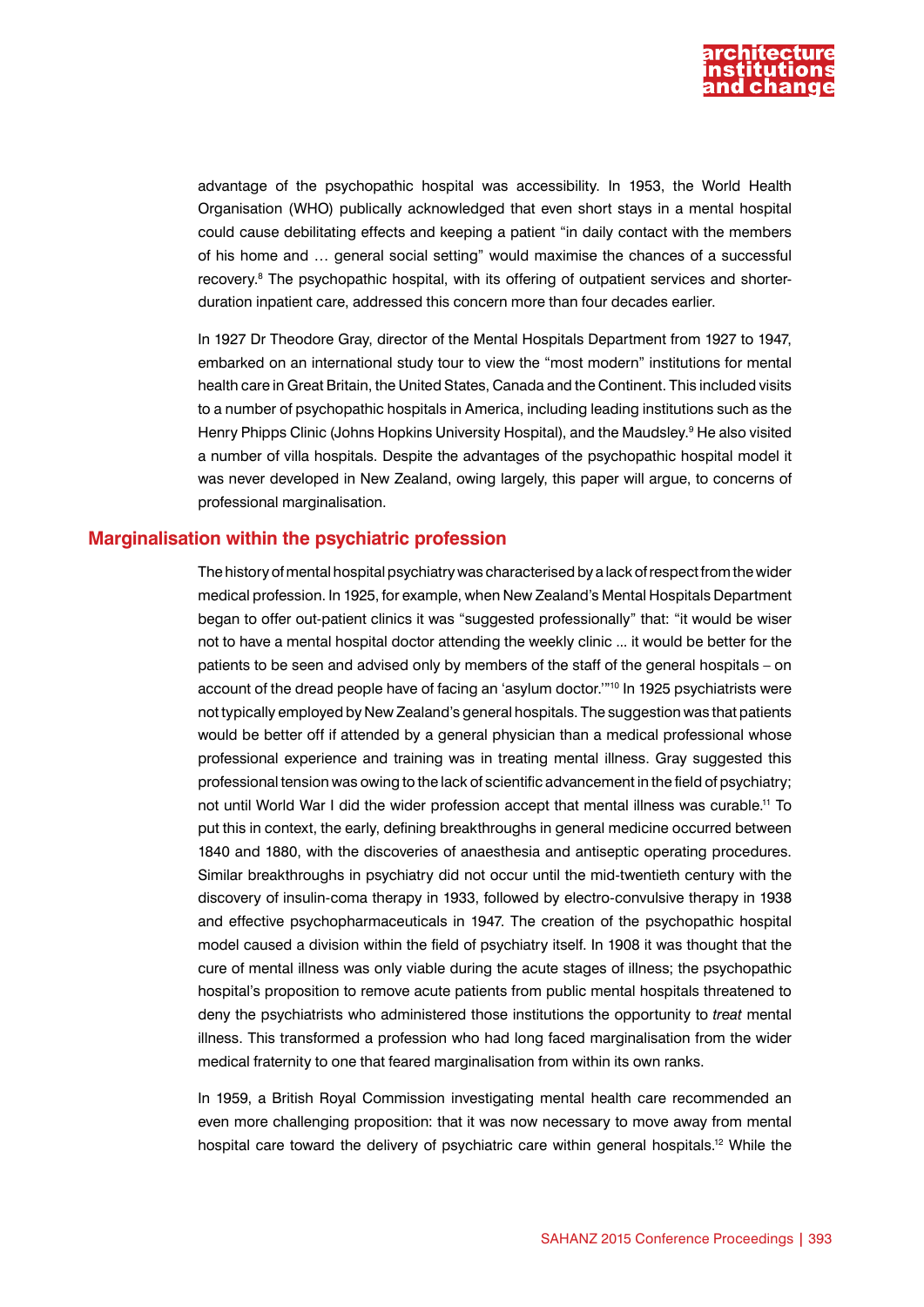WHO report on the future of mental health care, released in 1953, acknowledged that some mental illnesses could be treated within the general hospital environment it did not support this idea outright.13 Perhaps in response to the release of the British report, Dr Daniel Blain, who had been a contributor to the WHO report, warned that treating recoverable patients in general hospitals would turn public mental hospitals into "madhouse[s]" deprived of their therapeutic role. He claimed this concern was shared by the WHO's expert committee who felt that general hospital care should not be allowed to occur "to the detriment" of the mental hospital. Blain urged members of the American Psychiatric Association that general hospital care was only appropriate where mental hospital staff would be given the responsibility for administering the psychiatric wards of general hospitals.14 Contributors to the 1953 WHO report were primarily mental hospital physicians and the fear of losing professional ground was the likely reason that this report did not go as far as the Britain's Royal Commission in recommending general hospital care for mental illness.

# **Cherry Farm, Wakari and Queen Mary: Fears of professional marginalisation exposed**





When the Cherry Farm Hospital was designed, in the late 1940s, the paradigm shift towards the diversification of mental health care was just beginning to gather momentum but the approach it encouraged was not a significant step forward from the ethos that the Maudsley and the Phipps Clinic had been operating under for decades. Despite Gray's knowledge of these institutions, the architecture created for Cherry Farm was similar in its concept, composition and administration to the Kingseat Hospital, designed 18 years earlier along villa hospital lines (Figures 3 and 4).

Both hospitals were comprised of a number of 50 patient villas that included dormitories of 12-16 beds and a limited number of single or two-bed wards. Each villa included its own kitchen, dining and day room spaces (Figure 5). Additional patient amenities were envisioned for these hospitals: occupational therapy centres, recreation halls, libraries, canteens, swimming pools, tennis courts, bowling greens and rugby fields. Over the course of 18 years, no re-evaluation of the fittingness of this typology occurred.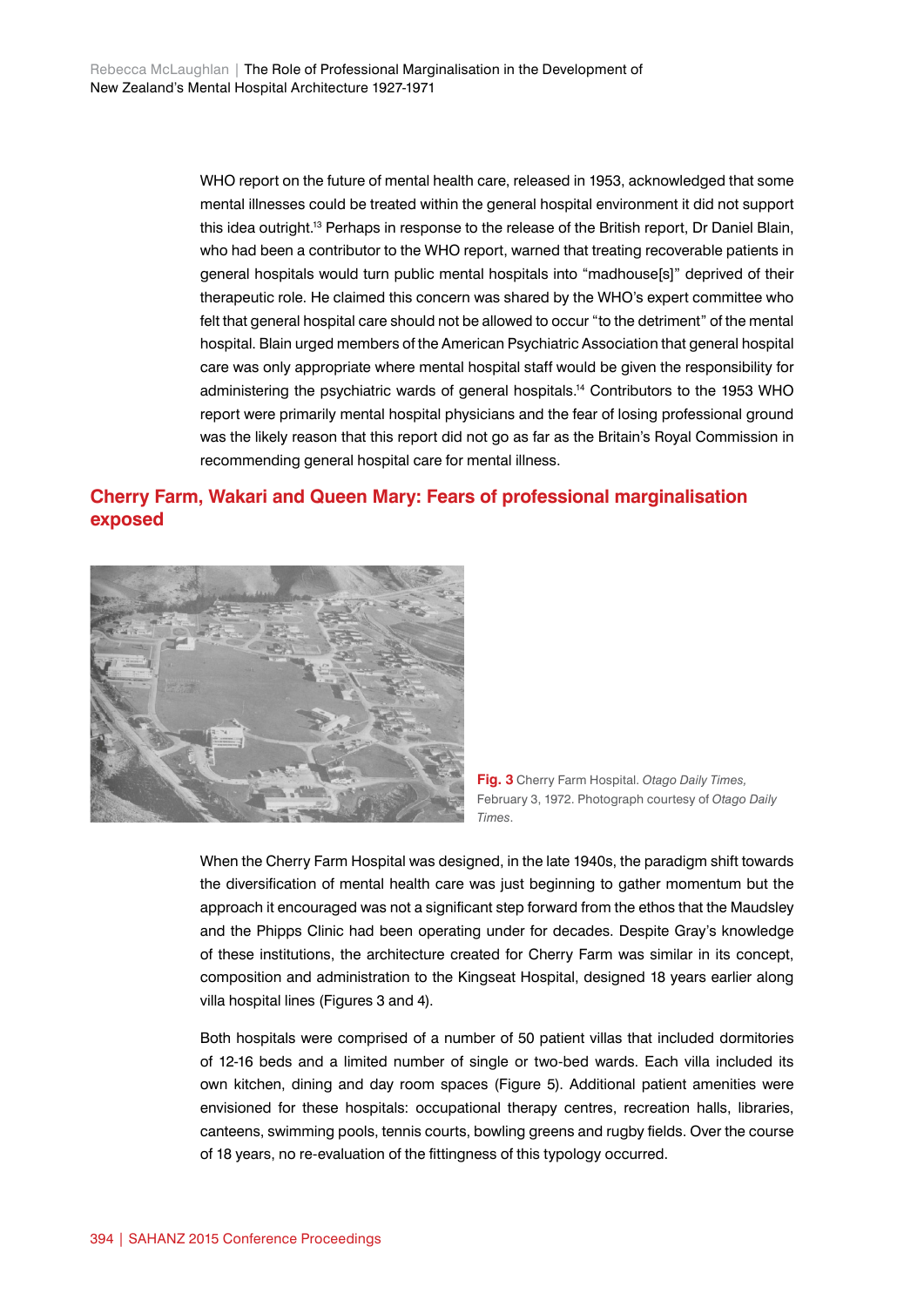



**Fig. 4** Kingseat Hospital for Auckland Hospital Board, 1972. John Thomas Mair was the Government Architect at the time this hospital was designed (little archival information about the design of this hospital has been found). Photograph by Whites Aviation. Alexander Turnbull Library: WA-71752-G.



**Fig. 5** Kingseat Hospital villa plan, 1927; ground and first floor (top), veranda shown dotted. Plan reconstructed from site visits and archival drawings (dated 1974) held by Archives New Zealand: W-33-6- 26452. Reconstruction by Rebecca McLaughlan.

In 1966, 13 years after the WHO report was released, the decision was made to diversify Cherry Farm's facilities in order to provide day hospitals, increased outpatient services and short-stay psychiatric treatment within the general hospital environment. This decision did not come from the administrators of New Zealand's mental hospitals but as a result of pressure from New Zealand's Hospital Boards. The public demand for increased psychiatric services within general hospitals and greater access to psychotherapy was mounting and, collectively, Hospital Boards requested an inquiry into the provision of these services.<sup>15</sup> Echoing Blain's response, the director of New Zealand's Division of Mental Hygiene (the administrative body that succeeded the Mental Hospitals Department), R. G. T. Lewis, concurred that an inquiry should be held but was of the opinion that services provided within general hospitals be administered only by mental hospital staff.<sup>16</sup> As a result of the 1957 inquiry, three Admission Units were planned for construction on the grounds of general hospitals in Dunedin, Invercargill and Palmerston North, while outpatient facilities were to be incorporated within the grounds of existing mental hospitals in Auckland and Christchurch – urban sprawl had repositioned these rural nineteenth-century facilities within city boundaries (Figure 6).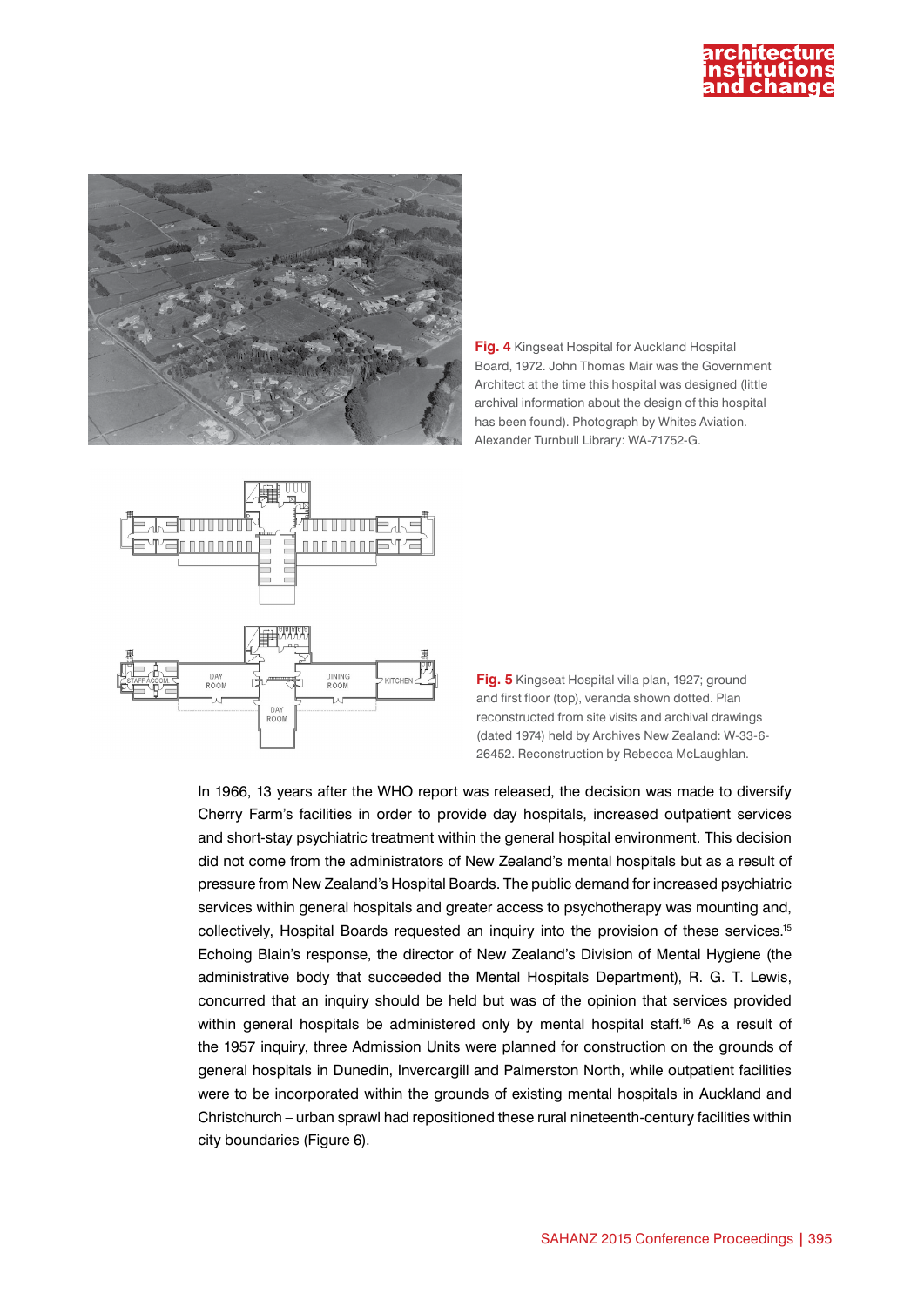Rebecca McLaughlan | The Role of Professional Marginalisation in the Development of New Zealand's Mental Hospital Architecture 1927-1971



**Fig. 6** Location of the hospitals discussed relative to major cities and medical schools. Drawing by Rebecca McLaughlan.

In 1966 the decision was made to construct the Admission Unit that was originally intended for construction at the Cherry Farm site at the Wakari (general) Hospital in Dunedin. While the intent was for the Wakari unit to be staffed and administered by Cherry Farm, staff were generally unsupportive of having this unit located within the city, 36km away. Removing curable patients from the Cherry Farm site constituted a threat to their medical practice. In 1969, the hospital's superintendent alerted the Deputy-General of Health to the "considerable danger" that mental hospitals could become "divorced from acute facilities," stating that the staff of Cherry Farm should not be "banished to the country asylum."<sup>17</sup> Lewis' submission to the Board of Health Inquiry, a decade earlier, foreshadowed this concern, he wrote: "it is most important that mental hospitals should not be relegated to the care of only long stay and most difficult patients."18 Lewis' response is unsurprising; the clear picture provided by various submissions to the Board of Health Inquiry was that the ongoing presence of acute patients within the mental hospital environment was anything but assured.

As part of the Board of Health Inquiry, general hospitals were sent a questionnaire that asked how psychiatric services within their hospitals should be administered and "whether more assistance should be given by Mental Hygiene Divisional staff?"19 Most responses acknowledged the need for some cooperation with the Division of Mental Hygiene but submissions were almost unanimous in the view that psychiatrists working within general hospitals should be employed by those hospitals and not associated with New Zealand's mental hospitals.<sup>20</sup> The British Medical Association suggested that mental hospital staff be allowed to consult, by invitation, specifically on those patients who were likely to require future care within a mental hospital.<sup>21</sup> There was almost no admission that mental hospital staff could contribute valuable skills to the general hospital treatment of psychiatric illness. One contributor even suggested that the Division of Mental Hygiene might be disbanded altogether.<sup>22</sup>

By the time the Wakari admission unit was under construction, little effort was made to hide professional tensions. On three separate occasions the Otago Health Board approached the superintendent of Cherry Farm with suggestions for closer collaboration on the Wakari site, between Cherry Farm and the independent professorial unit run by Dr Wallace Ironsides,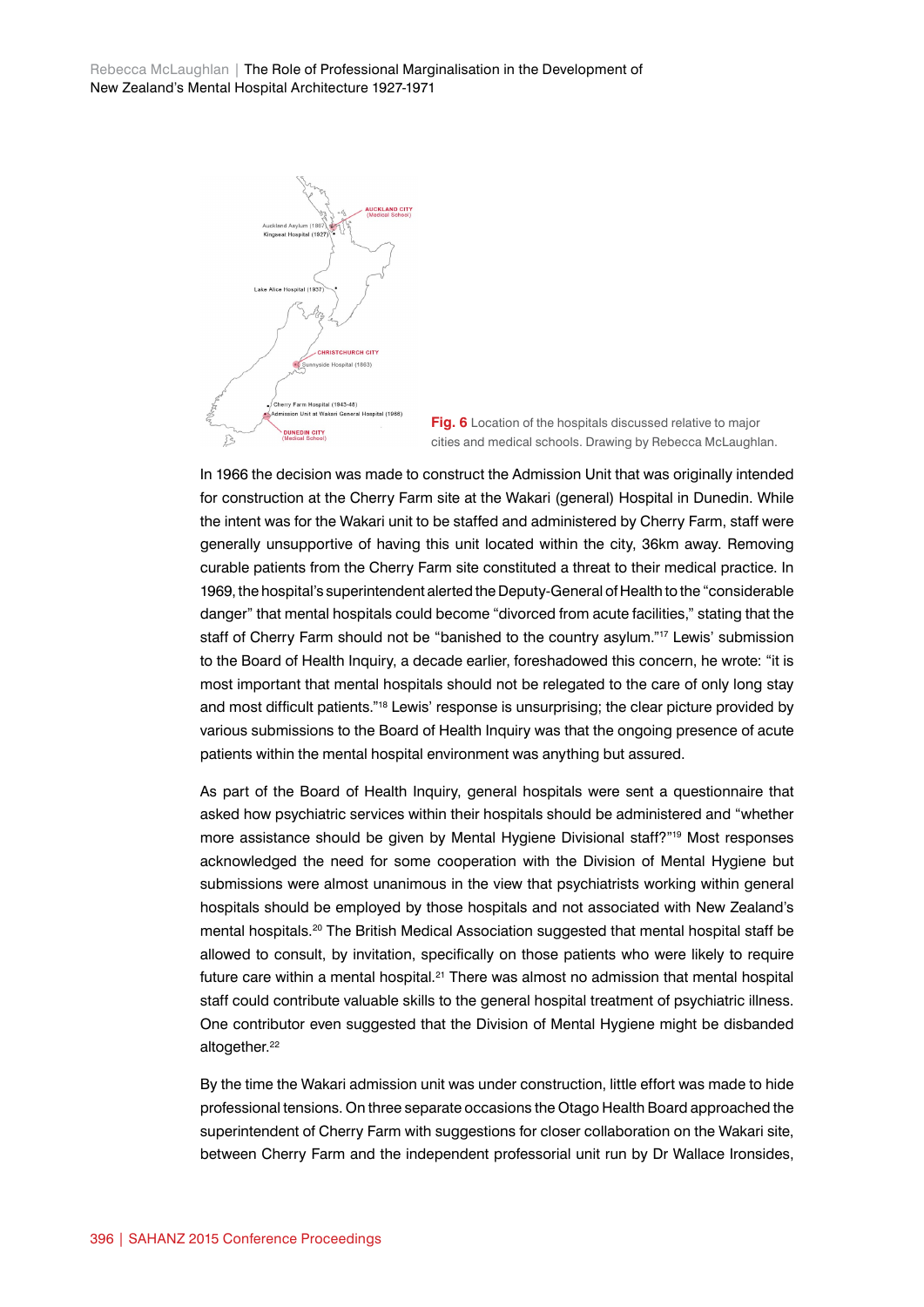

Senior Lecturer at the University of Otago and director of Psychiatry for the Otago Hospital Board. The medical superintendent of Cherry Farm exhibited an outright reluctance to collaborate, a response which is not surprising given the history of animosity between Ironsides and the division.23 Only a year prior to these requests for collaboration, Ironsides, alongside his Otago University colleague Harold Bourne, had appeared within a televised current affairs programme and stated that rural institutions "must be replaced with urban psychiatric units and mental hospitals must be bought under general hospital control."24 Within his submission to the Board of Health inquiry, Ironsides had accused the division of offering little more than diagnostics in their outpatient clinics and working too much in isolation.<sup>25</sup>

The collaboration with Ironsides was not the first to be resisted by the administrators of New Zealand's mental hospitals. In 1948 the Queen Mary (neuropathic) Hospital tabled a proposal that would have aided the division with two of its most pressing concerns: staff recruitment and encouraging patients to seek early, voluntary treatment. Queen Mary was administered by the Canterbury Hospital Board, took only voluntary admissions and was largely free of the stigma associated with treatment in a public mental hospital. Patient waiting lists were often three months long<sup>26</sup> and medical graduates perceived that training at Queen Mary would avert the "largely custodial" training they were likely to receive in a public mental hospital.<sup>27</sup> Despite the clear benefits offered to the Division of Mental Hygiene, subsequent directors of the division advised against the further development of Queen Mary. J. A. Russell wrote: "in our hospitals we deal with psycho-neuroses [Queen Mary's predominant patient load] and I have no doubt that experience in this sphere is just as extensive in our department as at Queen Mary Hospital."28

## **Professional protection and the psychopathic hospital**

When a new villa hospital was opened near Auckland in 1931 staff recalled that this was considered "very modern thinking!"29 Although still popular in Britain, and widely used within America for the accommodation of chronic patients, by 1931 the villa typology was now more than 50 years old. The redevelopment of the Royal Bethlem Hospital, around the same time as Kingseat, highlights the recognition that this model required some extensive additions in order to deliver up-to-date acute mental health care. In 1930, London's oldest institution for the treatment of mental illness was relocated from its nineteenth-century building in Southwark to a rurally located, purpose built villa hospital. A key driver in the reconstruction of Bethlem was the provision of facilities for research and teaching in order to increase their existing programmes.<sup>30</sup> Included within the brief were "bacteriological, pathological and chemical laboratories," x-ray and dental departments, hydrotherapy and electrical treatment, consulting rooms and a 100-seat lecture theatre.<sup>31</sup> Many of these facilities replicated those provided by the Maudsley. Archival records suggest, that had the resources been available, "modern forms of treatment" were to have been included at Kingseat: "massage, continuous baths, light, electricity (treatment) and X-rays ... a laboratory ... and operating theatre."<sup>32</sup> In the planning of Kingseat Hospital, however, little thought was given to offering outpatient clinics, conducting research or teaching – all would have been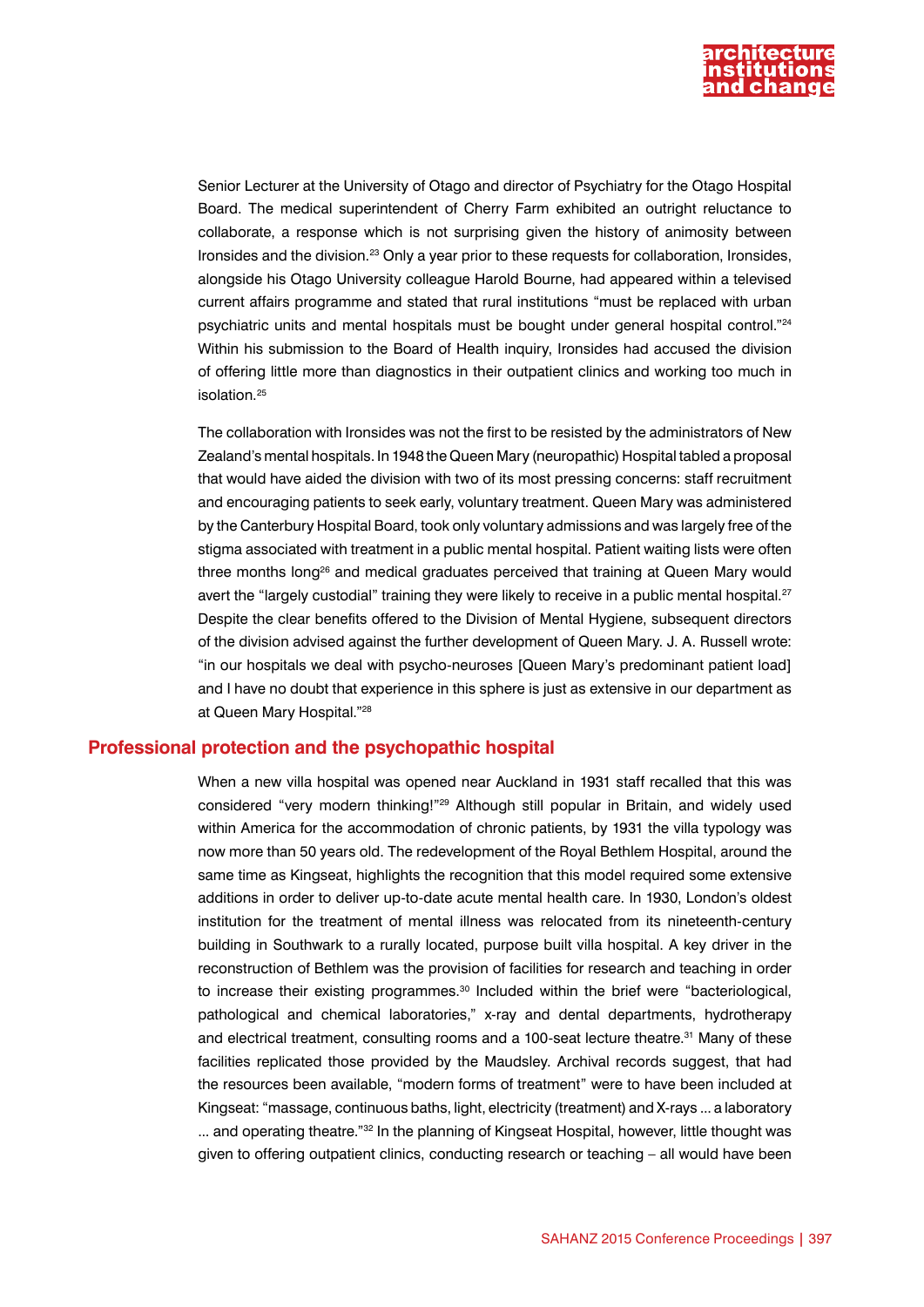impractical given the hospitals distance from Auckland's residential population, its general hospitals and the University's medical school. In the planning of Lake Alice Hospital (1937), near Marton, and subsequently, Cherry Farm, New Zealand decision makers persevered with the traditional, rurally isolated hospital model. It was 1945 before the value of integrating teaching facilities within mental hospitals was recognised, and even then, this was provided for the education of nurses, not medical students.<sup>33</sup> Not until 1959 was there any evidence of the consideration of integrating research facilities within the grounds of New Zealand's mental hospitals.34

Gray was unimpressed by the psychopathic hospital model and unmotivated to integrate aspects of this model into the villa hospital. He perceived that it "subordinate[d patient care] to the teaching of students and to research."35 He labelled the Boston Psychopathic Hospital a "clearing station" where only the interesting cases were kept and intimated a similar sentiment regarding the Phipps Clinic.<sup>36</sup> He was sceptical that shifting acute mental health care out of traditional mental hospitals would succeed in reducing the stigma of mental illness and advised the Prime Minister that the high costs associated with the psychopathic model were "well beyond" New Zealand's resources. Gray concluded that the rural, villa hospital was the best option – it provided for the full spectrum of the country's mental hospital population in a cost effective way.37 Aspects of Gray's argument are plausible; within the history of New Zealand's Mental Hospitals Department there was never sufficient funding to provide even adequate accommodation for the number of patients under their care, let alone modern forms of treatment.38 Yet other aspects of Gray's approach raise questions. Warwick Brunton, who worked within the Division of Mental Hygiene and completed his doctoral thesis on mental health policy in New Zealand, claims that Gray was weary of collaborations with general hospitals and opposed the establishment of a university chair based upon the "high falutin' theories" it might subject the Department to.<sup>39</sup> In 1908, when Maudsley announced plans for his new hospital model in *The Lancet*, the risk of losing professional ground must have been clear. Although these concerns were not openly voiced within Gray's report, or by the psychiatric profession itself until the late 1940s,<sup>40</sup> Gray must have recognised this risk in his evaluation of the psychopathic hospital. The geographical location of the villa hospital offered a degree of professional protection but it came at a high cost.

#### **Assessing the cost of professional agendas**

Gray stated that the construction costs of a psychopathic hospital were well beyond New Zealand's resources.<sup>41</sup> but what were the long-term costs of writing off the psychopathic hospital in New Zealand? This typology was far more sustainable than the villa hospital. Institutions such as the Phipps Clinic and the Maudsley weathered the storm of deinstitutionalisation and are still regarded as leading institutions for treatment and education. However, it is the accessibility and visibility offered by the psychopathic hospital that we should most lament the absence of. The practices we have come to associate with this institutional typology, namely, harmful staff cultures and management regimes that stripped patients of their autonomy, dignity and self-esteem,<sup>42</sup> were allowed to occur, in part, because of the geographically and professionally isolated nature of mental hospitals. This isolation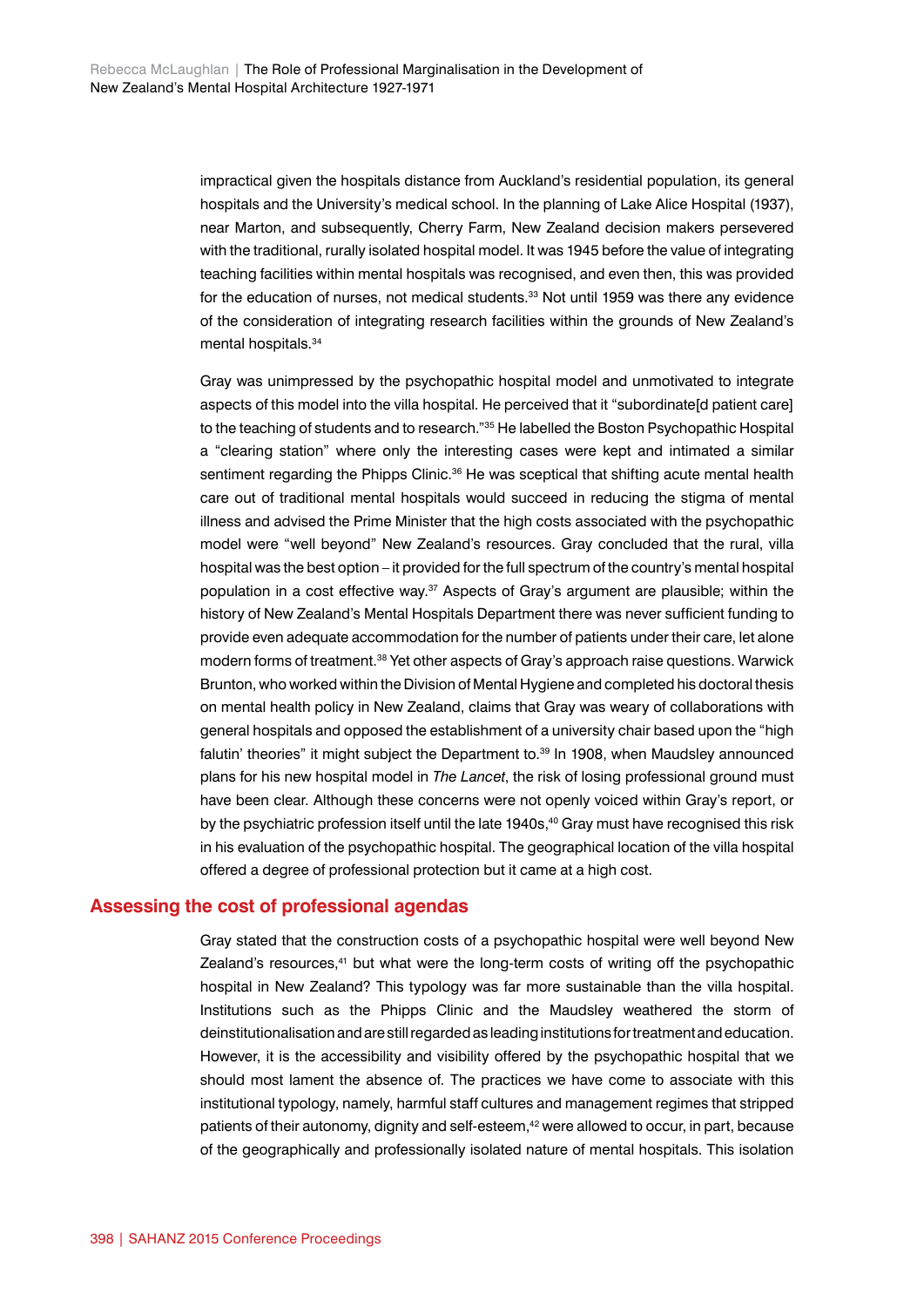

perpetuated stigma around mental illness that, in turn, made difficult staff recruitment and forced these institutions to make do with staff shortages and aging, insanitary buildings that would not have been tolerated in a more visible location. To put some of these issues in context, when District Health Boards were asked to take over the management of mental hospitals within their locality (1966-72), Brunton reports that the West Coast District Health Board required a 49 per cent increase in staff at the Seaview Mental Hospital before they would assume control.43 The permeable boundaries of the psychopathic hospital, its visibility and the proximity of general hospital staff may not have allowed these practices to occur to the same extent. The mental hospital was a product of political and social conceptions of madness but it was also a tool for improving public perceptions towards mental illness. In terms of the public's acceptance of mental illness, we have to ask, had the psychopathic model been adopted in New Zealand in 1930, would we, in 2015, still be watching media campaigns where former All Blacks tell us that mental illness is okay?

# **Conclusion**

A greater willingness to collaborate and to build facilities closer to the city could have resulted in beneficial outcomes for mental health care in New Zealand with regard to research, education, recruiting psychiatrists and reducing the stigma around mental hospital treatment. The fear of losing professional ground motivated successive administrators of New Zealand's mental hospitals to favour traditional, rurally located hospital models whose geographical isolation helped to safeguard the professional territory of mental hospital psychiatrists. This resulted in newly constructed facilities at Kingseat, Lake Alice and Cherry Farm that, although a vast improvement on New Zealand's nineteenth-century asylums, remained firmly bedded in the past. The influence of professional concerns within the architectural decision making process reaches further than architectural history; it has had a lasting impact on the social and institutional histories that accompany it.

<sup>1</sup> Leslie Topp, "Otto Wagner and the Steinhoff Psychiatric Hospital: Architecture as Misunderstanding," *The Art Bulletin* 87, no. 1 (2005): 131.

<sup>2</sup> Andrew Scull, *Museums of Madness: The Social Organisation of Insanity in 19th Century England* (London: Allen Lane, 1979), 93-96, 179-180, 171, 258. It should be noted that Scull's perception of the psychiatric profession has become more moderate in more recent publications.

<sup>3</sup> Theodore Gray, *The Very Error of the Moon* (Ilfracombe & Devon: Arthur H. Stockwell Ltd, 1958), 64.

<sup>4</sup> Leslie Topp, "The Modern Mental Hospital in Late Nineteenth-Century Germany and Austria: Psychiatric Space and Images of Freedom and Control," in *Madness, Architecture and the Built Environment: Psychiatric Spaces in Historical Context*, ed. Leslie Topp, James E. Moran and Jonathan Andrews (London and New York: Routledge, 2007), 244.

<sup>5</sup> In 1906 the University of Michigan opened the first psychopathic hospital in the US and in 1913 Johns Hopkins University Hospital opened their Henry Phipps clinic. These appear to be unrelated developments, motivated by similar concerns.

<sup>6</sup> "Proposed New Hospital for Mental Diseases," *The Lancet* 171, no. 4410 (1908): 728-729.

<sup>7</sup> Director, DMH, to the Commissioner of Works, undated but filed between March 17, 1954, and February 1, 1954. Archives New Zealand (hereafter ANZ): R16195940.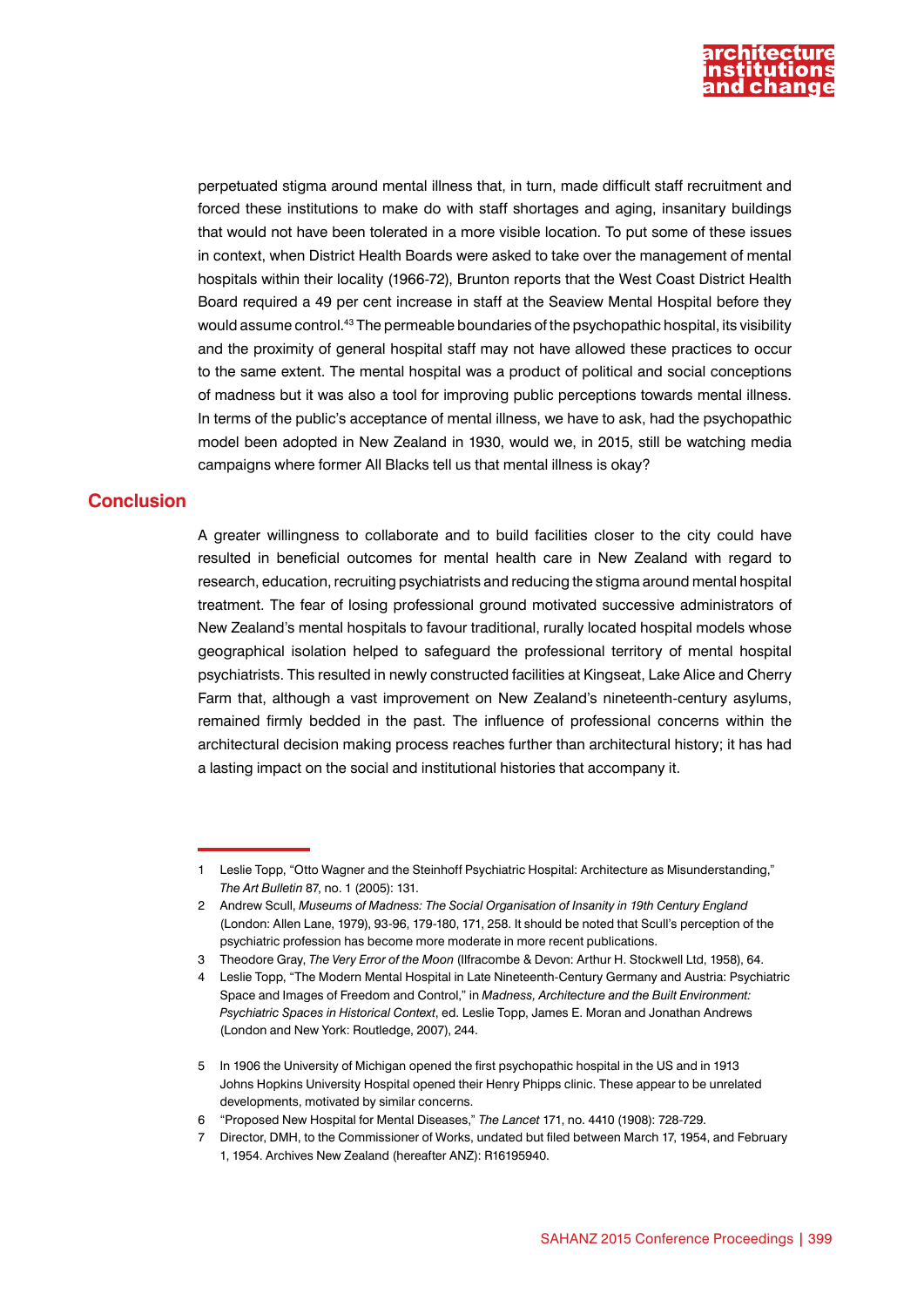- 8 World Health Organisation (hereafter WHO), *The Community Mental Hospital: Third Report of the Expert Committee on Mental Health* (Geneva, 1953), 14, 18, 20.
- 9 Theodore Gray, "Report of Visits of Inspection to Various Institutions in Great Britain, America and the Continent," 1929, 46. ANZ: R16195841.
- 10 *AJHR* 1925, H-07, 4.
- 11 Gray, *The Very Error of the Moon,* 76-77. Scull has discussed the difficult professional transformation of men who were considered "custodians of lunacy" forming a legitimate medical specialty that arose owing to the fact that the physical space of the asylum preceded the practice of psychiatry. Scull, *Museums of Madness*, 93.
- 12 "A Charter for Mental Health," *New Statesmen*, January 10, 1959.
- 13 WHO, *The Community Mental Hospital,* 9-12, 31.
- 14 Daniel Blain, "The Function of the General Hospital Psychiatric Unit: Some Observations by the WHO Expert Committee on Mental Health," in *Psychiatric Architecture,* ed. Charles E. Goshen (Washington: American Psychiatric Association, 1959), 48.
- 15 Director, Division of Hospitals, to the Minister of Health, December 4, 1957. Subject: Psychiatric Services in Public Hospitals. ANZ: R20960744.
- 16 Director, Division of Hospitals, to the Minister of Health, December 4, 1957.
- 17 Medical Superintendent, Cherry Farm Hospital, to the Director, Division of Mental Hygiene (hereafter DMH), January 4, 1967. ANZ: R18458555.
- 18 R. G. T. Lewis, Working Notes based on replies to questionnaires [Psychiatric Services in Public Hospitals], 1958. ANZ: R20960748
- 19 Questionnaire Psychiatric Services in General Hospitals, 1958. ANZ: R20960747.
- 20 Refer various submissions to the BOH, Psychiatric Services in Public Hospitals Committee, 1958. ANZ: R20960748.
- 21 British Medical Association, New Zealand Branch, Submission to the BOH on Psychiatric Services in General Hospitals, 1958. ANZ: R20960748.
- 22 Various submissions to the BOH, Psychiatric Services in Public Hospitals Committee, 1958. ANZ: R20960748.
- 23 Meeting minutes: Acute Psychiatric Unit at Wakari, May 16, 1968, and June 7, 1968 (undated by filed near June 7); Director, DMH to the Secretary, Otago Hospital Board, March 3, 1967. ANZ: R18458498.
- 24 New Zealand Broadcasting Commission, *Compass: Mental Health,* 1967. TVNZ Archive: P48593.
- 25 W. Ironsides, Memorandum on General Hospital Psychiatry, submitted to the BOH's Committee on Psychiatric Services in General Hospitals, 1958. ANZ: R20960748.
- 26 Robert Crawford, *The Queen Mary Hospital Hanmer Springs, 1916-2003. Hanmer Springs* (Hanmer: Queen Mary Reserve Trust: 2005).
- 27 Medical Superintendent, Queen Mary Hospital, "Survey: Queen Mary Hospital … the Advancement of its Contribution to New Zealand Psychiatry," March 12, 1948. ANZ: R16195957.
- 28 Director, DMH, to the Director-General of Health, June 24, 1948; Director, DMH, to the Medical Superintendent, Queen Mary Hospital, July 14, 1948. ANZ: R16195957; Director, DMH, to the Director-General of Health, June 1, 1950. ANZ: R16195957.
- 29 L. B. Thompson, ed., *Kingseat Hospital, 50 Years, 1932-1982* (Papakura: Kingseat Jubilee Editorial Committee, 1981), 4.
- 30 Ironically, the importance of proximity was a lesson that Bethlem came to learn within a few years of the move to Kent postgraduate teaching ceased to be delivered by the hospital and undergraduate teaching was transferred to locations within the city. Jonathan Andrews et al., *The History of Bethlem*  (London: Routledge, 1997), 571-3, 599.
- 31 Bethlem Hospital Superintendent's Report 1926, 8. Bethlem Hospital Archive: BMO-10 B10/1.
- 32 *AJHR* 1937, H-7, 2.
- 33 A lecture theatre was included in the brief for Lake Alice, however, this was located 480km from the nearest medical school (Auckland). From 1939 efforts intensified to raise the professional status of mental hospital nurses through education and state exams. ANZ: R22502230.
- 34 Medical Superintendent, Cherry Farm Hospital, to the Director, DMH, May 18, 1959. ANZ: R18458498.
- 35 Gray, "Report of Visits of Inspection," 26.
- 36 Gray, "Report of Visits of Inspection," 24-25.
- 37 Gray, "Report of Visits of Inspection," 20-1, 34.